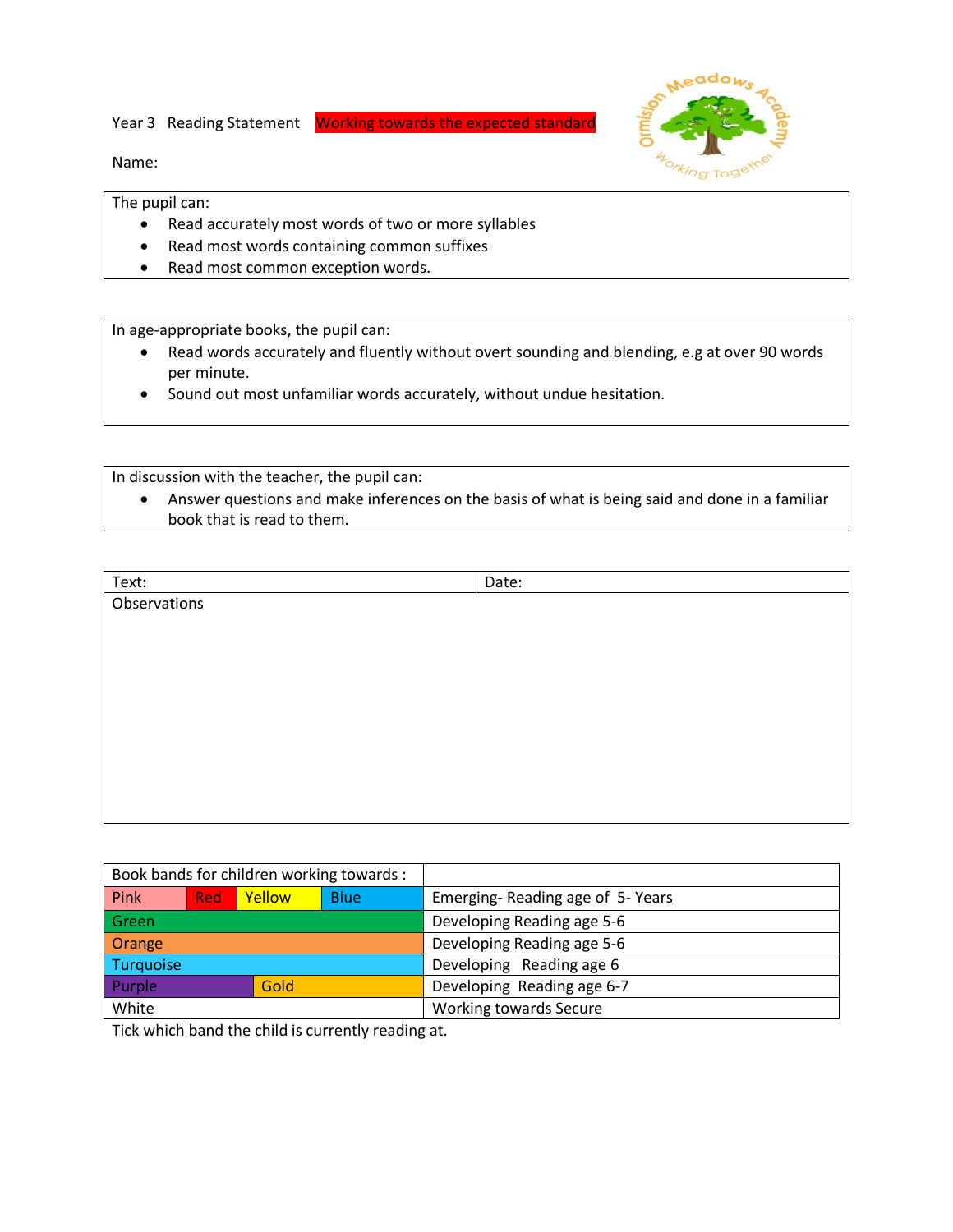Year 3 Reading Statement Working at the expected standard.



Name:

The pupil can:

- Apply their growing knowledge of root words, prefixes and suffixes both to read aloud and to understand the meaning of new words they meet.
- Read further exception words.

In age-appropriate books, the pupil can:

 Read words accurately and fluently without overt sounding and blending, e.g at over 90 words per minute.

In a familiar book that they can already read accurately and fluently, the pupil can:

- Discuss a wide range of fiction, poetry, plays, non-fiction and reference books.
- Read books that are structured in different ways and read for a range of purposes.
- Use dictionaries to check the meaning of words that they have read.
- Identify themes and conventions in a wide range of books.
- Drawing inferences from what has been read.
- Make predictions about what might happen from what has been read so far.

| Text:        | Date: |
|--------------|-------|
| Observations |       |
|              |       |
|              |       |
|              |       |
|              |       |
|              |       |
|              |       |
|              |       |
|              |       |
|              |       |

Lime

Tick the band the child is currently working at.